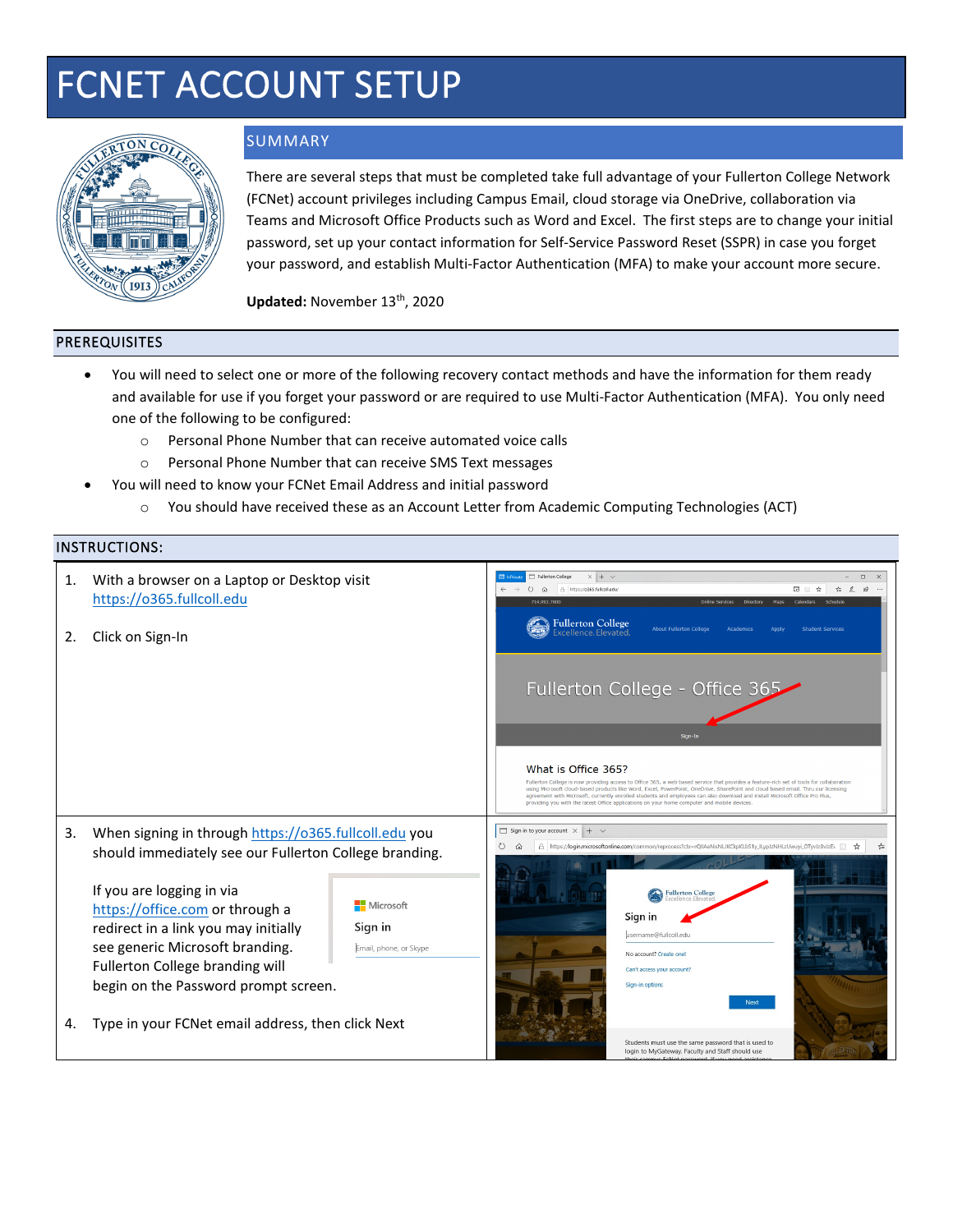| 5.       | If prompted, click on Work or school account                                                                                                                                                                                                                                                                                                                                                                                                                                                                                                                            | <b>Fullerton College</b><br>Excellence.Elevated.<br>It looks like this email is used with more than one<br>account from Microsoft. Which one do you want to<br>use?<br>Work or school account<br>Ā<br>Created by your IT department<br>Personal account<br>Created by you                              |
|----------|-------------------------------------------------------------------------------------------------------------------------------------------------------------------------------------------------------------------------------------------------------------------------------------------------------------------------------------------------------------------------------------------------------------------------------------------------------------------------------------------------------------------------------------------------------------------------|--------------------------------------------------------------------------------------------------------------------------------------------------------------------------------------------------------------------------------------------------------------------------------------------------------|
| 6.<br>7. | If you have not seen the Fullerton College seal, logo, or<br>branding by this point STOP. Verify that you are on the<br>correct site, and/or clicked a valid link.<br>Type in your initial password then click Sign in                                                                                                                                                                                                                                                                                                                                                  | <b>Fullerton College</b><br>Excellence, Elevated<br>← bhornet@fullcoll.edu<br>Enter password<br>Password<br>Forgot my password<br>Sign in                                                                                                                                                              |
| 8.       | If your account is flagged to require a password change, you<br>will see this screen prompting you to update your password,<br>provide your current password and then type your new<br>password twice.<br>Your new password must meet the following requirements:<br>Must be at least 8 characters long<br>a.<br>Must include 3 of the following:<br>b.<br>i. Lowercase characters<br>ii. Uppercase characters<br>iii. Numbers (0-9)<br>iv. Symbols or special characters such as:<br>@ # $$ % ^8 + $ + = []$ $]$ $\{\}\ \cdot\ $ ; $\?\right$<br>$\lambda \sim$ " ( ); | <b>Fullerton College</b><br>Excellence.Elevated.<br>bhornet@fullcoll.edu<br>Update your password<br>You need to update your password because this is<br>the first time you are signing in, or because your<br>password has expired.<br>Current password<br>New password<br>Confirm password<br>Sign in |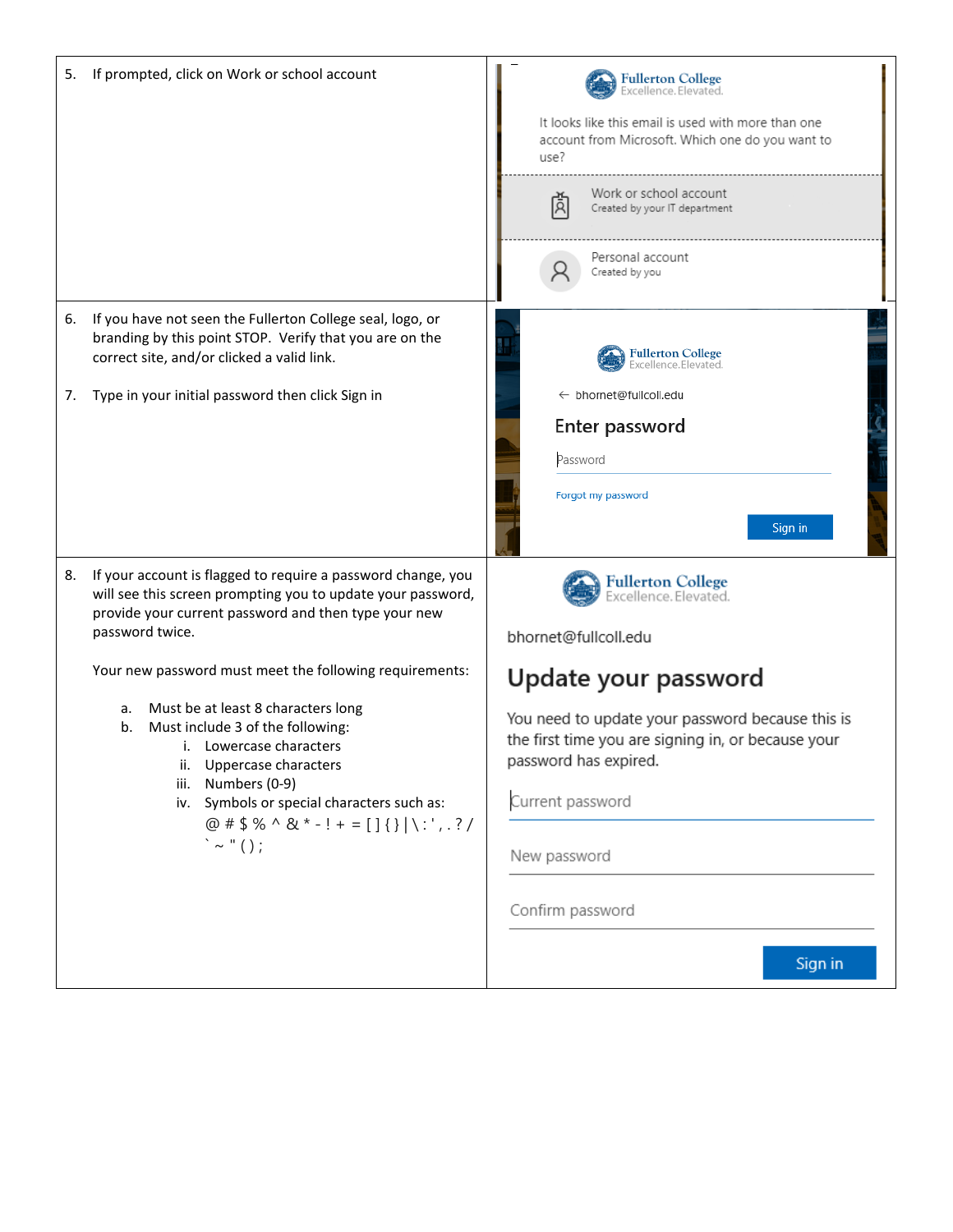| 9. | Upon first login, or after your account has had Multi-Factor<br>Authentication (MFA) enabled, the system will prompt you<br>to provide additional details that can be used to verify your<br>identity. If your account already has alternative contact<br>information you may not see screens #9-19<br>These additional details will be used by our Self-Service<br>Password Reset (SSPR) system should you ever forget your<br>password, or should your account require a password reset.<br>If you configure a phone number or use the Microsoft<br>Authenticator application, then these values can be used for<br>MFA to improve the security of your account and prevent<br>malicious attackers from gaining access to your account.<br>10. Click Next | Fullerton College<br>Excellence.Elevated.<br>bhornet@fullcoll.edu<br>More information required<br>Your organization needs more information to keep<br>your account secure<br>Use a different account<br>Learn more<br><b>Next</b>                                                                                                                                                                                                                                                                                                                                  |
|----|-------------------------------------------------------------------------------------------------------------------------------------------------------------------------------------------------------------------------------------------------------------------------------------------------------------------------------------------------------------------------------------------------------------------------------------------------------------------------------------------------------------------------------------------------------------------------------------------------------------------------------------------------------------------------------------------------------------------------------------------------------------|--------------------------------------------------------------------------------------------------------------------------------------------------------------------------------------------------------------------------------------------------------------------------------------------------------------------------------------------------------------------------------------------------------------------------------------------------------------------------------------------------------------------------------------------------------------------|
|    | 11. You may be prompted to install the Microsoft Authenticator<br>App. This is the most secure and easiest option to use, and<br>we recommend that you upgrade to this option later. To get<br>your account configured as quickly as possible we suggest<br>you setup your account to use SMS Text messaging with<br>your phone for now.<br>Instructions on how to switch to the Microsoft Authenticator<br>app are available on the FCNet website, and by request via<br>our Help Desk.<br>12. Click on "I want to set up a different method"                                                                                                                                                                                                              | Keep your account secure<br>Your organization requires you to set up the following methods of proving who you are.<br>Microsoft Authenticator<br>Start by getting the app<br>E.<br>On your phone, install the Microsett Authenticator app. Download now<br>After you install the Microsof Authenticator app on your device, choose "Next".<br>I want to use a different<br>uthenticator app<br><b>Next</b><br>want to set up a different method<br>Skip setup                                                                                                      |
|    |                                                                                                                                                                                                                                                                                                                                                                                                                                                                                                                                                                                                                                                                                                                                                             |                                                                                                                                                                                                                                                                                                                                                                                                                                                                                                                                                                    |
|    | 13. From the drop-down menu, select Phone<br>14. Click Confirm                                                                                                                                                                                                                                                                                                                                                                                                                                                                                                                                                                                                                                                                                              | Choose a different method<br>Which method would you like to use?<br>Phone<br>Cancel<br>Confirm                                                                                                                                                                                                                                                                                                                                                                                                                                                                     |
|    | 15. Type in your phone number, for example: 7149927000<br>If you are an international student, or an employee<br>a.<br>traveling over seas you may need to adjust the<br>country code as needed.<br>16. Click Next<br>The system will then text you a six-digit code. Please make<br>note of this code for the next step.                                                                                                                                                                                                                                                                                                                                                                                                                                   | Keep your account secure<br>Your organization requires you to set up the following methods of proving who you are.<br>Phone<br>You can prove who you are by answering a call on your phone or texting a code to your phone.<br>What phone number would you like to use?<br>United States (+1)<br>Enter phone number<br>(c) Text me a code<br>( ) Call me<br>Message and data rates may apply. Choosing Next means that you agree to the Terms of service and Privacy<br>and cookies statement.<br><b>Next</b><br>I want to set up a different method<br>Skip setup |